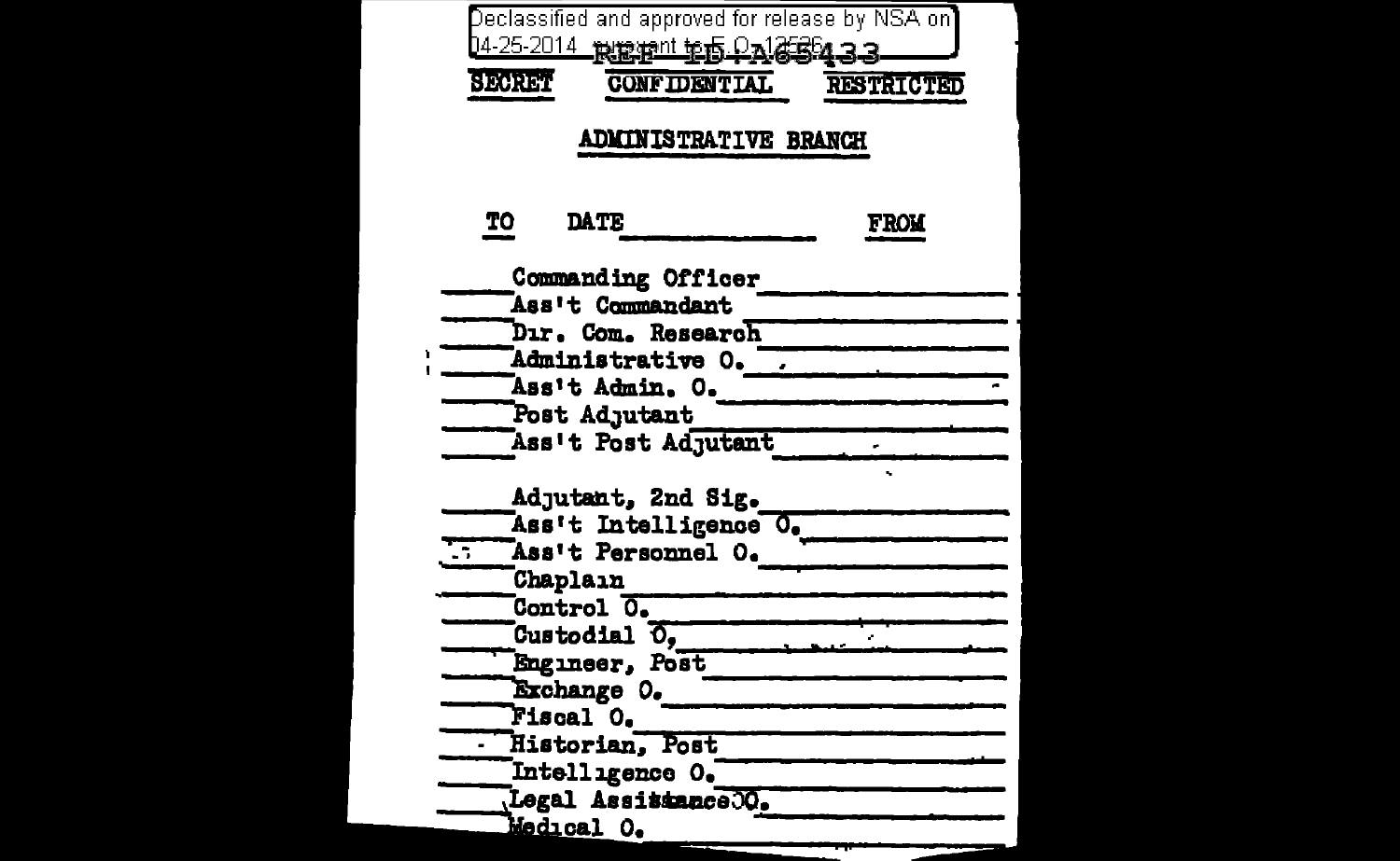REF ID: A65433 Lel 9 IJ They are really bluning  $-200$ Tam ، سيخ  $4 \sigma$